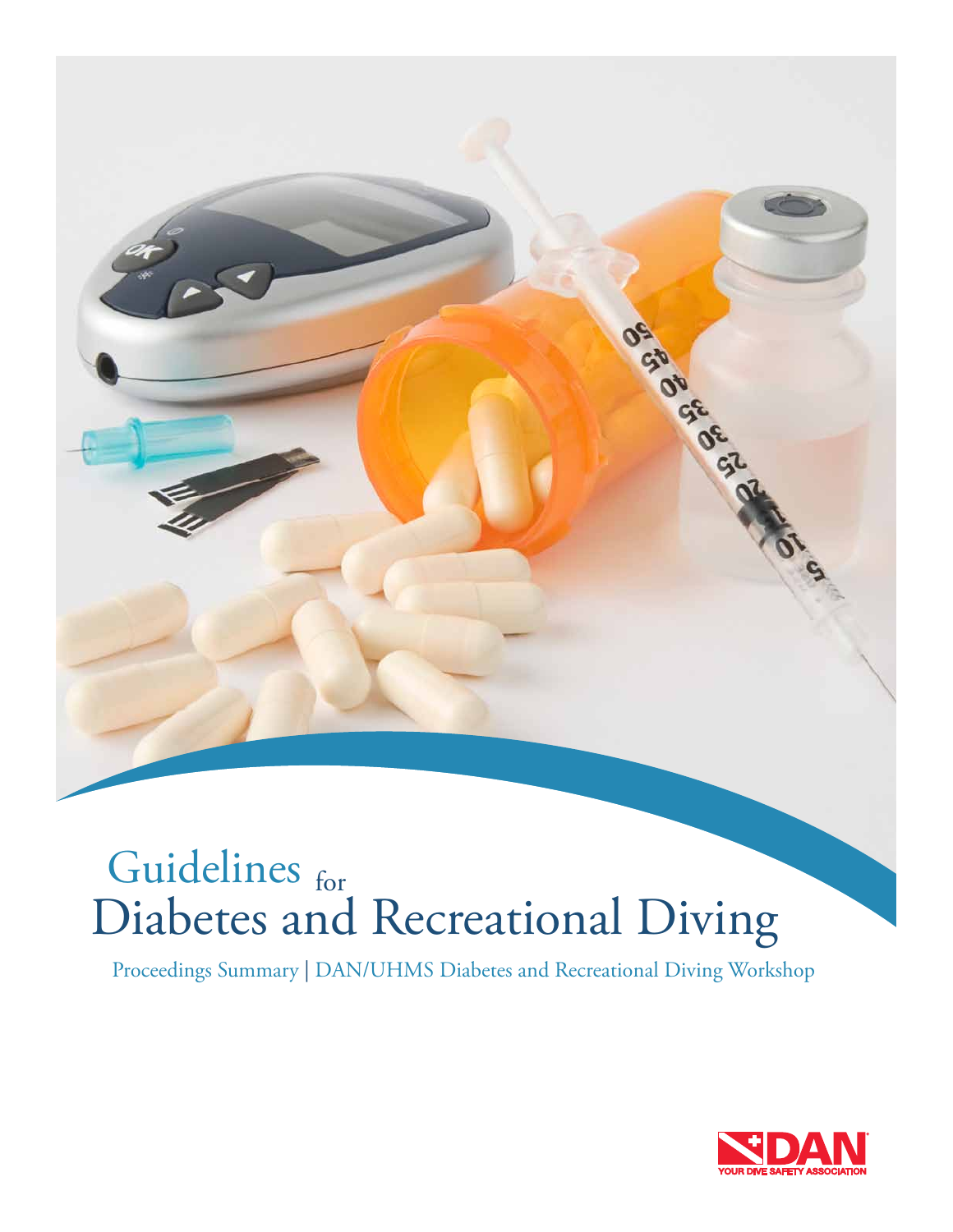### Introduction

Diabetes is a major chronic disease that affects millions of people worldwide with an increasing trend. In the United States, more than 14% of adults are affected. Insulin-dependent diabetes mellitus (IDDM) affects up to half a million people of all ages, out of which 150,000 are younger than 19 years old. Many people continue to be productive members of the community and pursue various interests and careers despite having diabetes. However, when it comes to diving, the diving medicine community has long maintained the conservative position that IDDM is an absolute contraindication for diving. Recognizing that a substantial number of divers are diving successfully (either openly or surreptitiously) with diabetes in spite of the restriction has led many to believe that it is time to acknowledge this fact and re-examine the position concerning diabetes in diving.

A workshop addressing the issues of diabetes and recreational diving was jointly sponsored by the Undersea and Hyperbaric Medical Society (UHMS) and Divers Alert Network (DAN) on June 19, 2005 in Las Vegas, Nevada. They brought together experts and interested parties from within and beyond the international diving community. At the workshop, participants reviewed the existing data, discussed concerns, and finally developed consensus guidelines to address diabetes and recreational diving. The issues concerning professional diving require future, separate deliberations.

The consensus guidelines were released with the clear statement that it is a set of guidelines, not rules and with an understanding that various interest groups must have the flexibility to use the guidelines as they best serve their community's needs.

This consensus reflects a more inclusive approach and provides guidelines on how to individually evaluate fitness to dive and how to keep it safe for those who qualify. Not everybody with diabetes who wishes to dive will be able to do so; there are various conditions and states of diabetes that would make diving with the condition too risky for divers and for those diving with them.



The guidelines are designed for individual divers who are primarily responsible for their own health and safety. They should adhere to these guidelines developed to improve their protection and that of their dive partners. The guidelines aim to also assist primary physicians and diving physicians evaluating and monitoring divers with diabetes. Other divers should be aware of the guidelines too, and be mindful of special considerations when buddied or leading dives with divers with diabetes.

#### Who may qualify for recreational scuba diving and how they should be monitored?

Individuals with diabetes who wish to dive must undergo the same medical fitness evaluation as other candidates to ensure first, that no other exclusionary conditions (e.g., epilepsy, pulmonary disease, heart disease, etc.) exist; and second, that there are no complications of diabetes that may increase the risk of injury while diving. They should be 18 years or older  $(≥16$  years if in special training

program), with a well-established treatment, well maintained plasma glucose level and the ability to sustain those levels efficiently in the course of changing demands of daily activities. Candidates and divers with diabetes have to undergo mandatory medical examination annually, and if over 40 years old, they should be regularly evaluated for silent cardiovascular disease.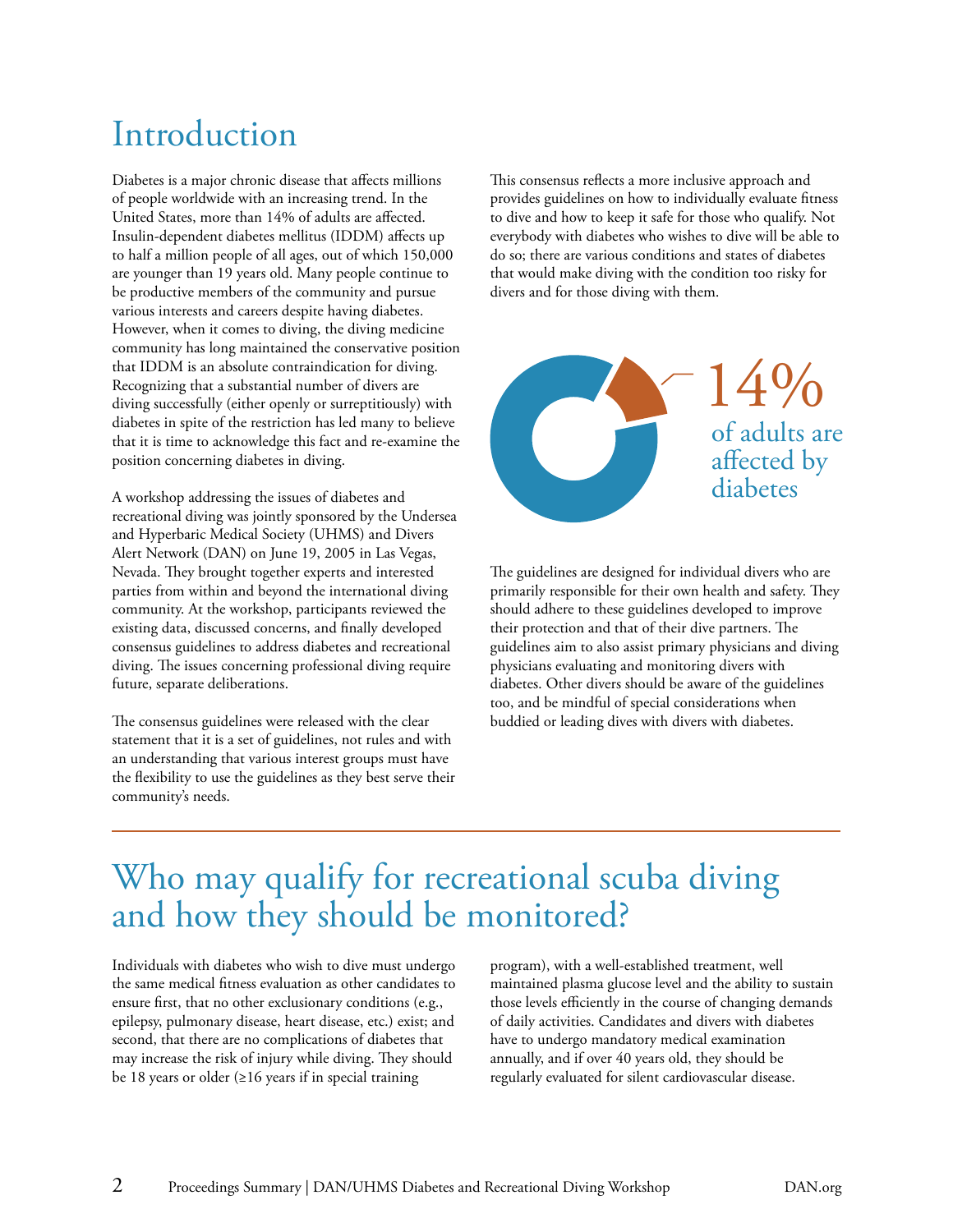### How to dive

Candidates who pass the fitness evaluation and master regular scuba training, must also learn and adhere to the diabetic diving protocol. They should dive only in comfortable environmental conditions, with no overhead. Their dive should not exceed the depth 30 meters of sea water (100 fsw), duration of one hour nor involve compulsory decompression stops. Divers with

diabetes should dive with a buddy who is informed of their condition and is aware of the appropriate response in the event of a hypoglycemic episode. It is recommended that the buddy does not have diabetes.



### Glucose management on the day of diving

Divers with diabetes whose medication may put them at risk of hypoglycemia, should use a protocol to manage their health on the day of diving.

- Divers with diabetes should carry oral glucose in a readily accessible and ingestible form at the surface and during all dives. It is strongly recommended that parenteral glucagon is available at the surface. The dive buddy or another person at the surface should be knowledgeable in the use of glucagon. If symptoms or indications of hypoglycemia are noticed underwater, the diver should surface, establish positive buoyancy, ingest glucose and leave the water. An informed buddy should be in a position to assist throughout this process. Use of an "L" signal with the thumb and index finger of either hand is recommended as a signal for suspected hypoglycemia.
- Blood glucose levels should be checked at the end of every dive. Appropriate response to the measured level can be determined by the individual mindful of his or her plans for the rest of the day. It should

be noted that the requirements for blood glucose status remain the same for any subsequent dive. In view of the recognized potential for late decrements in blood glucose levels following diving, it is strongly recommended that the level is checked frequently for 12-15 hours after diving.

- Divers with diabetes are strongly recommended to pay particular attention to adequate hydration on days of diving. Elevated blood glucose will lead to increased diuresis. While the data are limited, there is some evidence from divers with diabetes that an increase in hematocrit observed post-dive (suggesting dehydration) can be avoided by deliberate ingestion of fluid.
- Divers with diabetes should log all dives, associated diabetic interventions and results of all blood glucose level tests conducted in association with diving. This log can be used to refine future planning in relation to diving.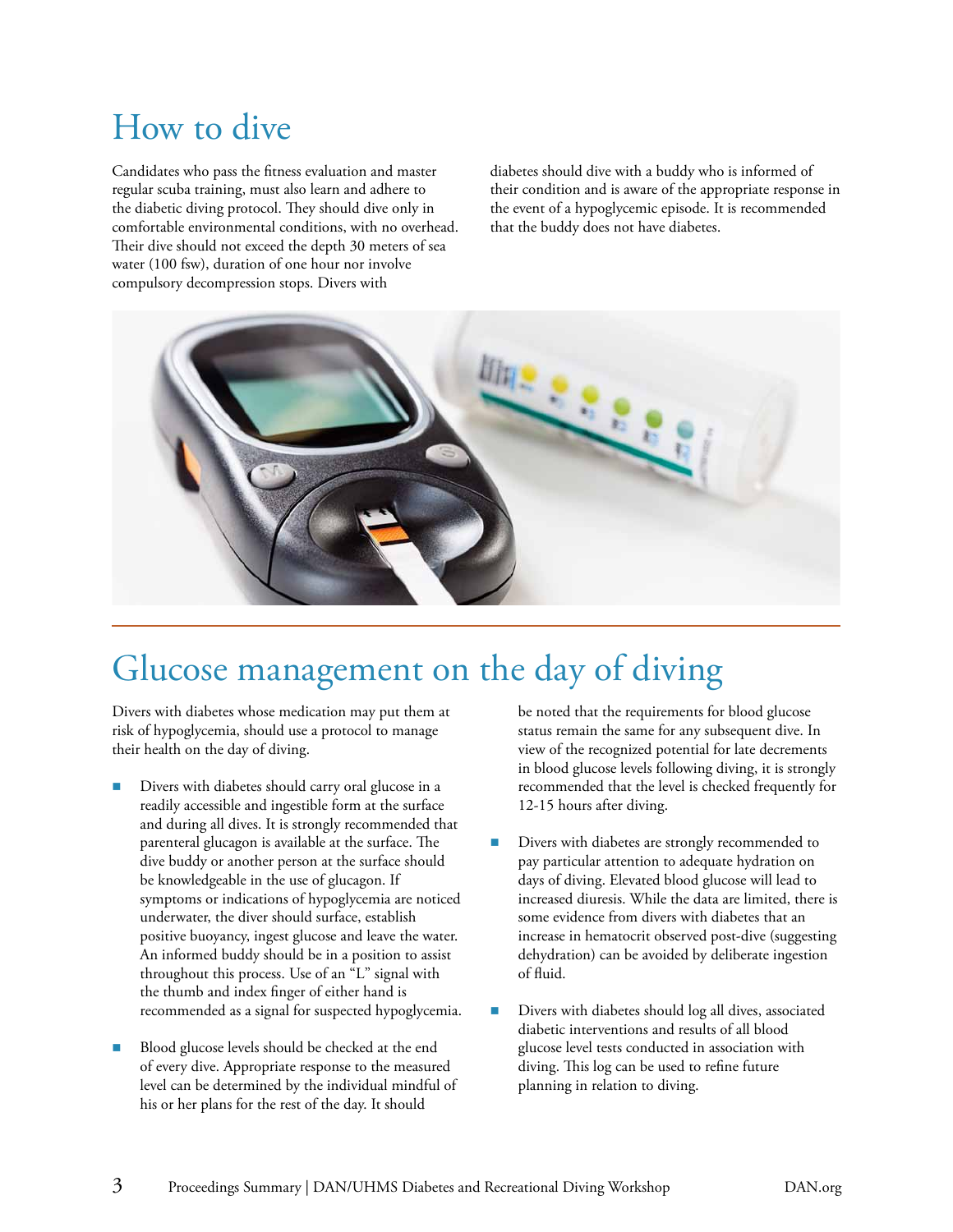## Guidelines for recreational diving with diabetes

(Summary Form 1)

#### Selection and Surveillance

- Age ≥18 years (≥16 years if in special training program)
- Delay diving after start/change in medication
	- 3 months with oral hypoglycemic agents (OHA)
	- 1 year after initiation of insulin therapy
- n No episodes of hypoglycemia or hyperglycemia requiring intervention from a third party for at least one year
- **n** No history of hypoglycemia unawareness
- HbA1c ≤9% no more than one month prior to initial assessment and at each annual review - values >9% indicate the need for further evaluation and possible modification of therapy
- n No significant secondary complications from diabetes
- n Physician/Diabetologist should carry out annual review and determine that diver has good understanding of disease and effect of exercise
- in consultation with an expert in diving medicine, as required
- Evaluation for silent ischemia for candidates >40 years of age - after initial evaluation, periodic surveillance for silent ischemia can be in accordance with accepted local/national guidelines for the evaluation of diabetics
- **n** Candidate documents intent to follow protocol for divers with diabetes and to cease diving and seek medical review for any adverse events during diving possibly related to diabetes

#### Scope of diving

- **n** Diving should be planned to avoid
	- depths >100 fsw (30 msw)
	- durations >60 minutes
	- compulsory decompression stops
	- overhead environments (e.g., cave, wreck penetration)
	- situations that may exacerbate hypoglycemia (e.g., prolonged cold and arduous dives)
	- n Dive buddy/leader informed of diver's condition and steps to follow in case of problem
- Dive buddy should not have diabetes

#### Glucose management on the day of diving

- General self-assessment of fitness to dive
- Blood glucose (BG) ≥150 mg·dL-1 (8.3 mmol·L-1), stable or rising, before entering the water - complete a minimum of three pre-dive BG tests to evaluate trends
- 60 minutes, 30 minutes and immediately prior to diving
	- alterations in dosage of OHA or insulin on evening prior or day of diving may help
- $\blacksquare$  Delay dive if BG
	- <150 mg·dL-1 (8.3 mmol·L-1)
		- >300 mg·dL-1 (16.7 mmol·L-1)
- Rescue medications
	- carry readily accessible oral glucose during all dives
	- have parenteral glucagon available at the surface
- n If hypoglycemia noticed underwater, the diver should surface (with buddy), establish positive buoyancy, ingest glucose and leave the water
- Check blood sugar frequently for 12-15 hours after diving
- Ensure adequate hydration on days of diving
- Log all dives (include BG test results and all information pertinent to diabetes management)

 *1 For full text see: Pollock NW, Uguccioni DM, Dear GdeL, eds. Diabetes and recreational diving: guidelines for the future. Proceedings of the UHMS/DAN 2005 June 19 Workshop. Durham, NC: Divers Alert Network; 2005.*